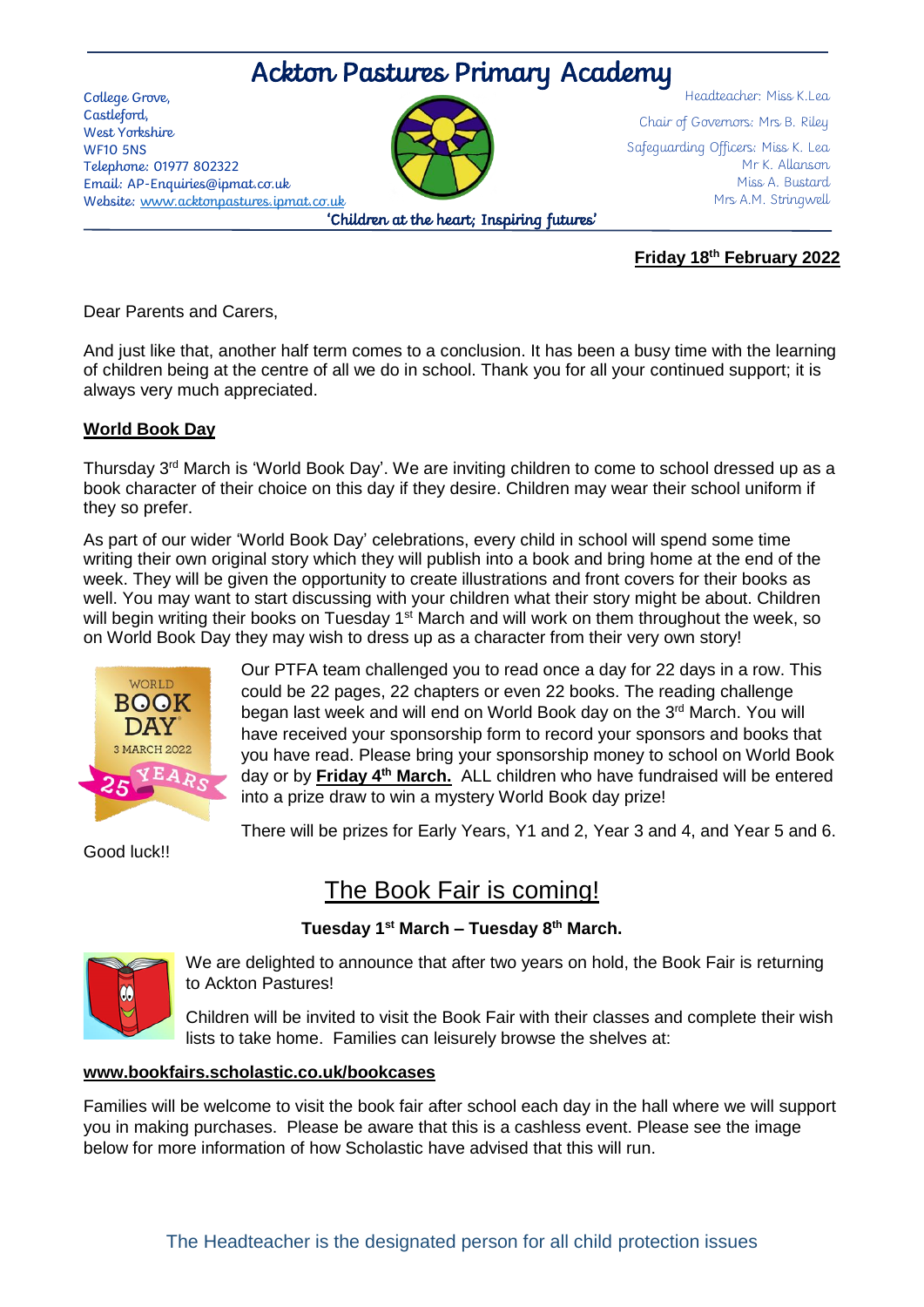#### **Payment at our Book Fair**

Please check with your school for the best way to pay for your books

- You can pay easily and securely for these books and many more when you attend the Fair by using our online payment link at www.bookfairs.scholastic.co.uk/pay and simply selecting your school from the drop down menu.
- If you're unable to visit the Book Fair, your child will be sent home with a Wish List and you can pay for their chosen books using our online payment system. Please make sure the Wish List is returned to your child's school.
- Pre-paid gift vouchers are available in £5, £10, £15, £20 and £25. Go to www.bookfairs.scholastic.co.uk/gift-vouchers to buy vouchers for your child before the Fair.

# **Help earn free books** for your school\*

Books benefit everyone and to ensure that as many children as possible have access to the best books. Scholastic donate over £6.4 million worth of free books annually to schools nationwide to support literacy and reading for pleasure. You can help make a difference by purchasing from your Scholastic Fair - every purchase earns your school rewards which they can spend on free books to stock their library and classrooms.



\*Free books are subject to terms and conditions. Please contact your Book Fair Organiser or Scholastic Book Fairs for details. All books subject to availability. Book range may vary. A Warning: Not suitable for children under 3. Small parts.

#### **Comic Relief 2022**



'Red Nose Day' takes place on Friday 18<sup>th</sup> March 2022. The theme this year is 'Superheroes'. We will be joining schools right across the UK in a dressing-up day to remember – whether it's as Superman, Wonder Woman, a superhero of your own creation or a local hero in your community, come dressed as your favourite for a donation to the charity. If superhero isn't your child's theme of choice, appropriate red clothing can also be worn for a donation.

More information will follow after half-term about what Ackton Pastures will be taking part in across the day so look out for that!

#### **Our own Ackton Pastures 'Superhero'**



We are so very proud of Mia in class 1/2S for being our very own 'superhero' in her very own mission to 'save the environment'. Mia received a litter picker of her very own for Christmas and has been using this to clean up around our school site. We noticed a clear difference after our superhero had been on the case. I hope our Ackton Pastures community send their own special thank you to Mia and support her by keeping our school community clean.

#### **Communication**

At Ackton Pastures, we believe that close links with parents and carers and a positive relationship between home and school is of

benefit to pupils. Whilst we continue to encourage communication through emails and phone calls, we do appreciate that face to face is a preferred method. Some staff have recently experienced a negative attitude during communication which shows a lack of respect and may result in further action being taken. Please respect all school staff equally and understand that we all have so many roles and responsibilities to deal with during the school day. We thank our families who do always show respect and patience when communicating with our school team.